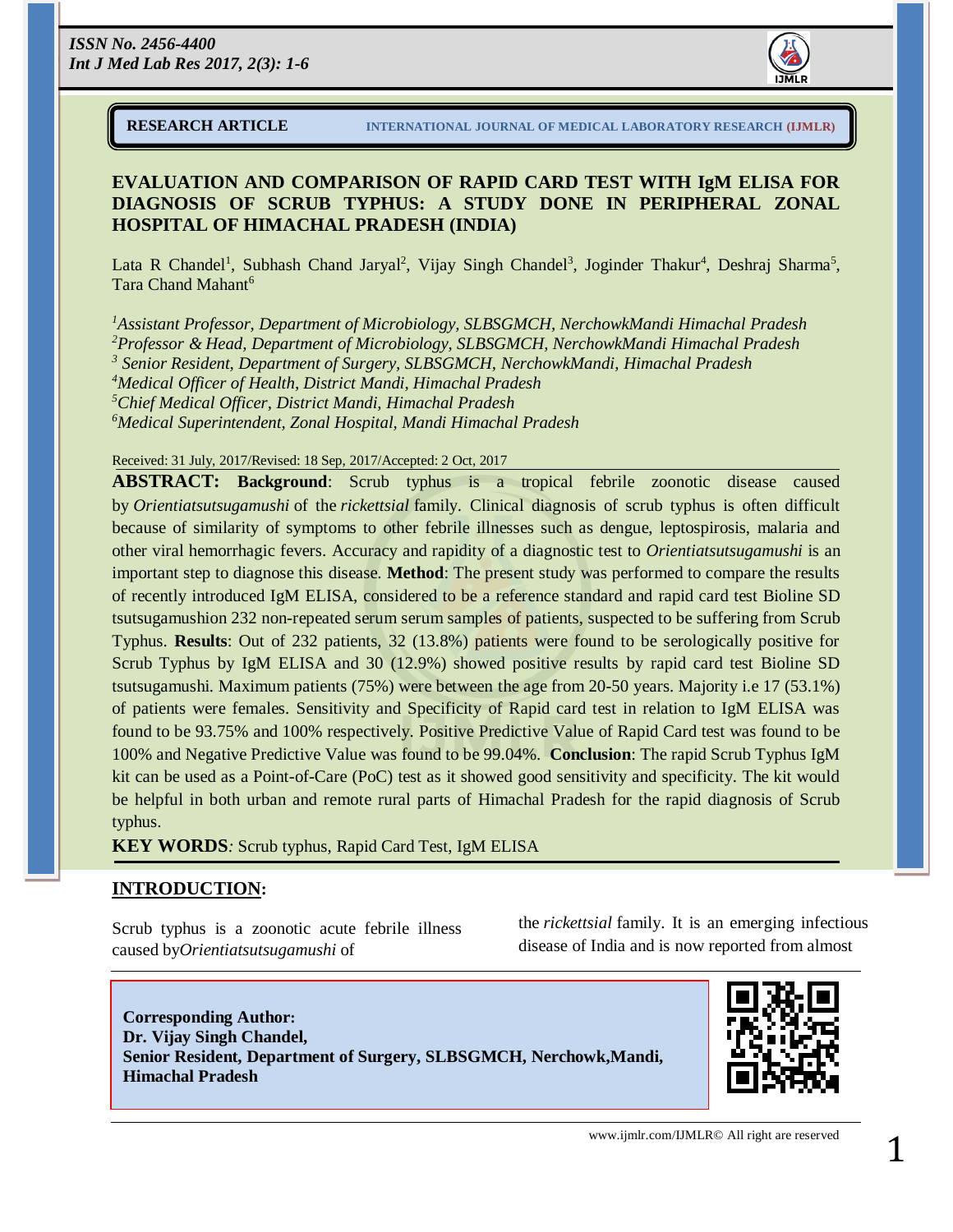

every state.<sup>1-[6](https://www.ncbi.nlm.nih.gov/pmc/articles/PMC5198317/#b6)</sup>. It is transmitted to humans by larvae (or chiggers) of several species of trombiculid mites. Scrub typhus was originally thought to be confined to jungles, but now it is prevalent in both rural and urban areas. This might be perhaps due to the migration of people and clearing of forests for building houses, factories etc. The 'tsutsugamushitriangle'is now slowly progressing to other continents – Africa, Europe and South America.<sup>[7,8–](https://www.ncbi.nlm.nih.gov/pmc/articles/PMC5198317/#b8)[10](https://www.ncbi.nlm.nih.gov/pmc/articles/PMC5198317/#b10)</sup>

The disease poses a serious threat to public health if not diagnosed properly. Diagnosis of scrub typhus is still a challenge to both clinical and laboratory people. Generally the diagnosis of scrub typhus is based on the patient's clinical presentation and history. Presence of an eschar and history of travel to an endemic area often help in clinching the diagnosis.<sup>11</sup>Accurate diagnosis leads to proper treatment and thus preventing lethal complications. 12

Laboratory diagnosis of the disease is mainly based on serological and molecular assays. Cultures of O.tsutsugamushi need dedicated laboratory facilities along with expertise. The Weil–Felix test is the still most commonly used test for diagnosis of scrub typhus; however, it lacks both sensitivity and specificity.<sup>13,14</sup> Recently methods such as a latex agglutination test and rapid immunochromatographic flow assay have become popular because of their short turnaround times and ease of performance; however, they require validation before being used for routine diagnosis. 15,16 Thusresearch in Scrub typhus has been facilitated by the availability of specific rapid Point-of-Care test (PoC) and other conventional serological tests like ELISA, Indirect Immunofluroescence Assay (IFA) and molecular diagnostic test targeting *Orientiatsutsugamushi* DNA. Himachal Pradesh is an endemic state for Scrub Typhus. Various serological tests are available for the diagnosis, of which the Weil Felix Test (WFT) is most widely used test.

Recently, IgM ELISA for Scrub Typhus has been introduced in our set up of Zonal Hospital for the diagnosis of Scrub Typhus.Before this, we were using highly sensitive and specific rapid card test named Bioline SD Tsutsugamushi for diagnosis of Scrub typhus in our peripheral set up of Zonal Hospital. The present study was done to establish the diagnosis of scrub typhus by IgM ELISA and to compare rapid card test with IgM ELISA inthediagnosis of Scrub Typhus.

## **MATERIALS AND METHODS:**

The study was conducted in the Microbiology Section of Laboratory of Zonal Hospital Mandi a peripheral institute of Himachal Pradesh. It was a prospective cross-sectional study of six months duration starting from September 2016 to February 2017. The study group included clinically suspected patients of Scrub Typhus. Inclusion Criteria was patients having signs and symptoms correlating to Scrub Typhus like fever, headache, myalgia, abdominal pain, altered sensorium, respiratory distress, jaundice, hepatosplenomegaly, lymphadenopathy, eschar and rash.Patients who were suffering from Dengue, Malaria and other causes of PUO were excluded from the study group.

Taking all aseptic precautions five milliliter of venous blood was collected from each patient and was centrifuged at 2500 rpm for 4-5 minutes to separate serum. Each separated sera was stored in screw capped vial at 4°C till the tests were performed. This sera was processed for IgM ELISA for Scrub Typhus and Rapid Card Test as follows:

(1) IgM InBios ELISA: IgM ELISA kits manufactured by In Bios International Inc. were used. The ELISA plates with 96 wells were coated with ten recombinant antigens of *O. tsutsugamushi,* targeting antibodies to the 56-kDa antigen. The test was performed as per manufacturer's protocol. OD (Optical Density) readings were taken at 450nm in iMark Microplate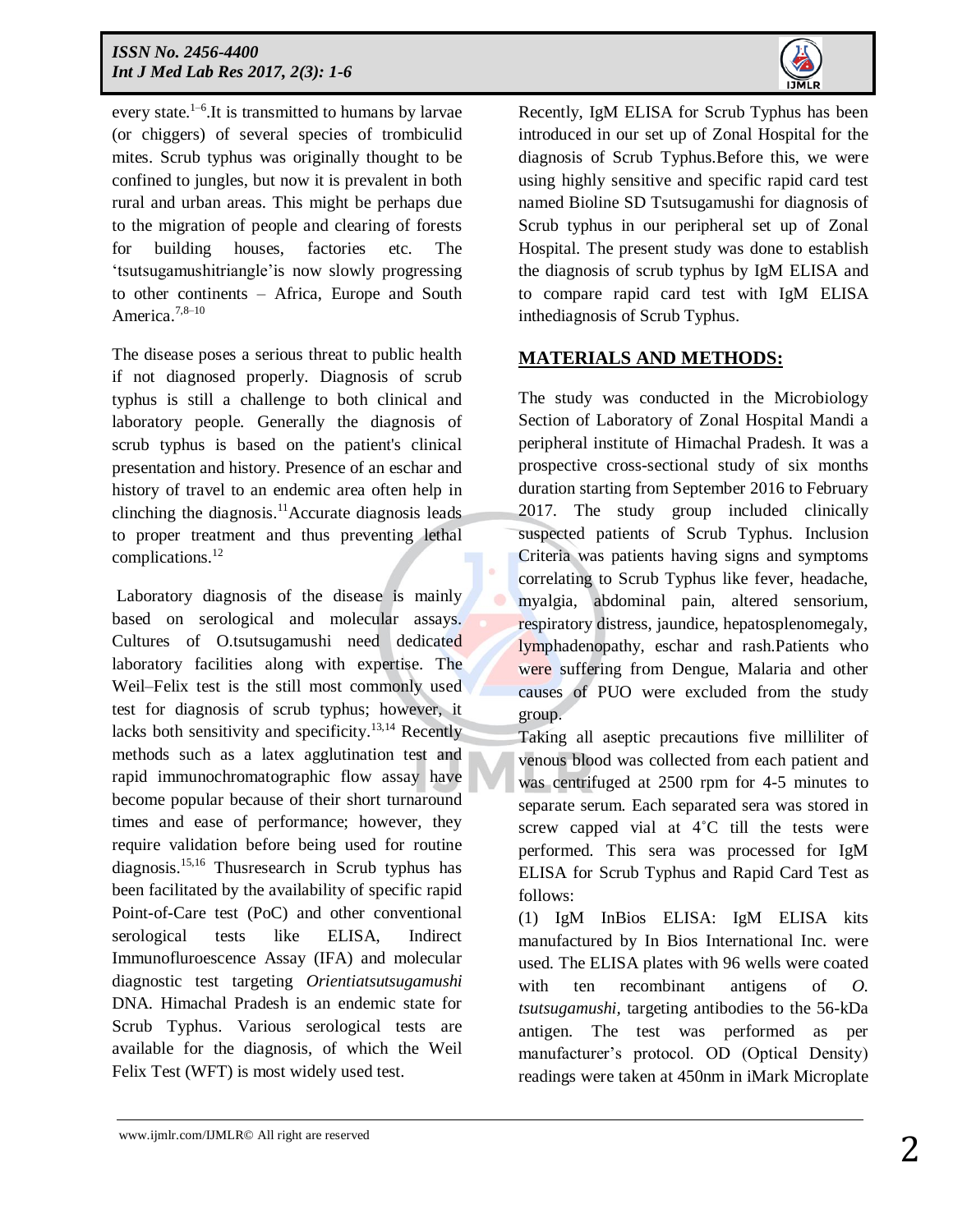

Reader (Bio-Rad, Japan). Cut-off values were calculated and interpretation of the test results was computed. Briefly, 20 samples from healthy volunteers from ST endemic area were tested by IgM InBios ELISA and average OD value was taken as cut-off value. Cut-off values were calculated as follows:

Cut-off value  $=$  Average of the Normal Human Sera (NHS) + three times SD of NHS. The samples with OD values above the Cut-off (0.560) were considered positive and those below the Cutoff were taken as negative.

(2) SD BiolineTsutsugamushi (One Step Scrub Typhus Antibody Test): The test was performed in accordance to the technical brochure provided with the kit. Briefly, 10μl of serum sample was added to the specimen well of the test device, followed by the addition of  $3-4$  drops  $(100-200 \mu l)$ of assay diluent provided in the kit. Results were read within 10-15 minutes. A single red line appears on the control area and if the patient has Scrub typhus antibody, a second red line appeared on the test area.

Statistical Analysis Data collected was statistically analyzed using Open Epi Info Version 3, open ssource calculator-Diagnostic Test.

# **RESULTS:**

The study was conducted on serum samples of 232 patients, suspected to be suffering from Scrub Typhus. . IgM ELISA for Scrub Typhus was positive in 13.8% (32/232) patients and Rapid Card test was positive in 12.9% (30/232) of the patients. Maximum patients were between the age from 20-50 years. Majority (53.1%) of

patients were females. Out of these 32 (13.8%) patients were found to be serologically positive for Scrub Typhus by IgM ELISA and 30 (12.9%) showed positive results by rapid card test Bioline SD Tsutsugamushi. All the 30 samples tested

positive by rapid card test were also positive by IgM ELISA for scrub typhus. Only two patients who were positive by IgM ELISA were found to be negative by rapid card test.Sensitivity and Specificity of Rapid card test in relation to IgM ELISA was found to be was found to be 93.75% and 100% respectively. Positive Predictive value of Rapid Card test was found to be 100% and Negative Predictive Value was found to be 99.04%.

## **DISCUSSION:**

The present study was carried out to evaluate and compare Rapid Card test in relation to IgM ELISA, taken as reference standard for the diagnosis of Scrub. IgM ELISA was earlier validated by several researchers in India and abroad with satisfactory performance, qualifying as an alternate reference test to IFATyphus patients.4-6,17-20,21 Various Rapid Kits although available in Indian Market, has not been validated in our set up so far, although available in Indian market for the past one year, has not been validated so far. Hence, we present our findings validating rapid kitSD BiolineTsutsugamushi for Scrub typhussero-diagnosis with sensitivity and specificity of 93.75% and 100% respectively. Positive predictive value of Rapid Card test was found to be 100% and Negative Predictive Value was found to be 99.04%. Kingston et al., from Thailand, validated ST InBios Rapid kit (ICT) kit against the gold standard IFA and reported a satisfactory performance of 92% sensitivity and 95% specificity.<sup>20</sup>ImmuneMed rapid kit is has been validated by Korean researchers and found to have 98.6% sensitivity and 98.2% specificity.22In a study by Velmurugan A et al, ImmuneMed rapid kit performed equally well with 94.87%, sensitivity and 94.19% specificity.<sup>23</sup>IgM ELISA for Scrub Typhus was positive in 13.8% (32/232) patients. The finding has similarity to the studies done by P. Sinha et al and KPS Narvencar et al who reported 24.7% and 34%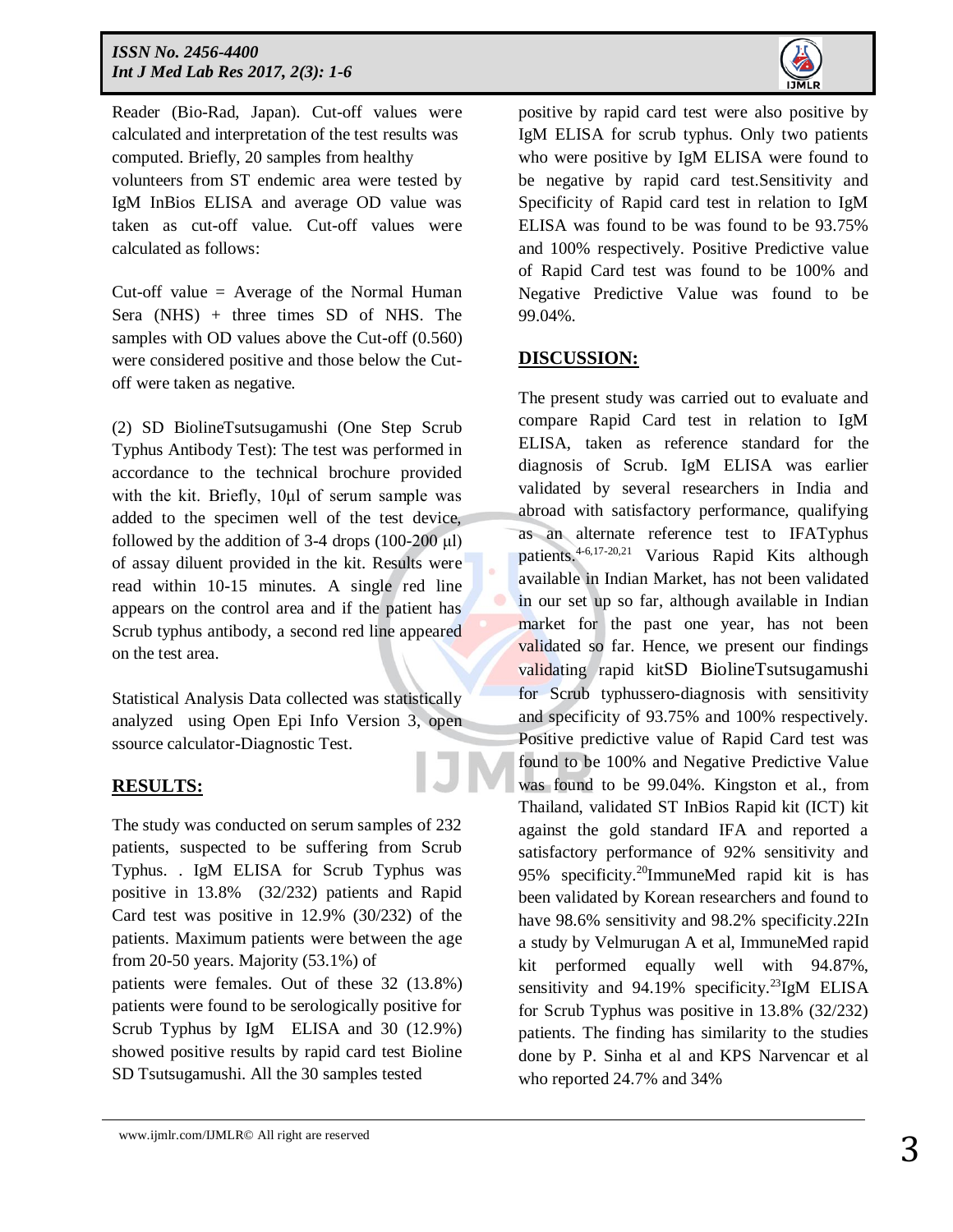

positivity in their respective studies.  $24,25$  A. Mahajan et al in an outbreak in 2009 in Jammu reported 74% patients positive by IgM ELISA for Scrub Typhus which was very much higher than our study.<sup>26</sup>

In the study the majority of the patients were in the age group between 20-50 years. The factor is being attributed to the active years of life, when people are mostly involved in outdoor activities. Our finding is in concordance to the study of PK Sharma et al.<sup>27</sup>Majority 17 (53.1%) of patients were females and15 (46.7%) with a male: female ratio of 1:1.06. Females are more affected than males due to their more involvement in fields and thus exposure to vegetation's. Our findings were similar to the findings in the studies done by PK Sharma et aland SS Kweon et al which showed female preponderance of 54.8% and 64.5% respectively.<sup>27,28</sup>All the patients present in the study were from rural background which goes well with other studies.

In our study the twenty nine out of thirty two (90.6%) patients reported in the month of September to October. The surge of cases corresponded to the monsoon season of our area in which growth of scrub and other vegetations are at their peak. This type of seasonal trend was also seen by MVS Subhalaxmi et aland in their studies where the confirmed cases peaked in autumn.<sup>29</sup>

# **CONCLUSION:**

Although IgM ELISA for Scrub Typhus is more sensitive, rapid and specific for testing large number of sera in early phase of disease, but considering the high specificity (100%) and less technicality, the rapid card test is a good option as Point-of-Care (PoC) test.We interpret from our study, that Himachal Pradesh being an endemic state, Rapid Diagnostic test kits should be in place in hospitals and other health centers owing to its accuracy, rapidity, simplicity, and low necessity for skill to improve the rapid detection of scrub typhus. Further research is recommended in field.

### **REFERENCES:**

- 1. Sinha P, Gupta S, Dawra R, Rijhawan P. Recent outbreak of scrub typhus in North Western part of India. Indian J Med Microbiol. 2014;32:247–50.
- 2. Narvencar KP, Rodrigues S, Narvenkar RP, Dias L, Dias A, Vaz M, et al. Scrub typhus inpatients reporting with acute febrile illness at a tertiary health care institution in Goa. Indian J Med Res. 2012;136:1020–24.
- 3. Batra HV. Spotted fevers and typhus fever in Tamil Nadu. Indian J Med Res. 2007;126(2):101–03.
- 4. Stephen S, Kandhakumari G, Vinithra SM, Pradeep J, Venkatesh C, Namachivayam V. Outbreak of pediatric Scrub Typhus in South India: A preliminary report. J Pediatr Infect Dis. 2013;8(3):125–29.
- 5. Stephen S, Kandhakumari G, Pradeep J, Vinithra SM, Siva PK, Hanifah M, et al. Scrub typhus in South India: a re-emerging infectious disease. Jpn J Infect Dis. 2013;66(6):552–54.
- 6. Stephen S, Sangeetha B, Ambroise S, Sarangapani K, Gunasekaran D, Hanifah M, et al. Outbreak of scrub typhus in Puducherry and Tamil Nadu during cooler months. Indian J Med Res. 2015;142(5):591–97.
- 7. Silpasakorn S, Waywa D, Hoontraku S, Suttinont C, Losuwanaluk K, Suputtamongkol Y. Performance of SD Biolinetsutsugamushi assays for the diagnosis of Scrub typhus in Thailand. J Med Assoc Thai. 2012;95:S18– 228.
- 8. Thiga JW, Mutai BK, Eyako WK, Ng'ang'a Z, Jiang J, Richards AL, et al. High seroprevalence of antibodies against spotted fever and scrub typhus bacteria in patients with febrile illness, Kenya. Emerg Infect Dis. 2015;21(4):688–91.
- 9. Balcells ME, Rabagliati R, Garcia P, Poggi H, Oddó D, Concha M, et al. Endemic typhus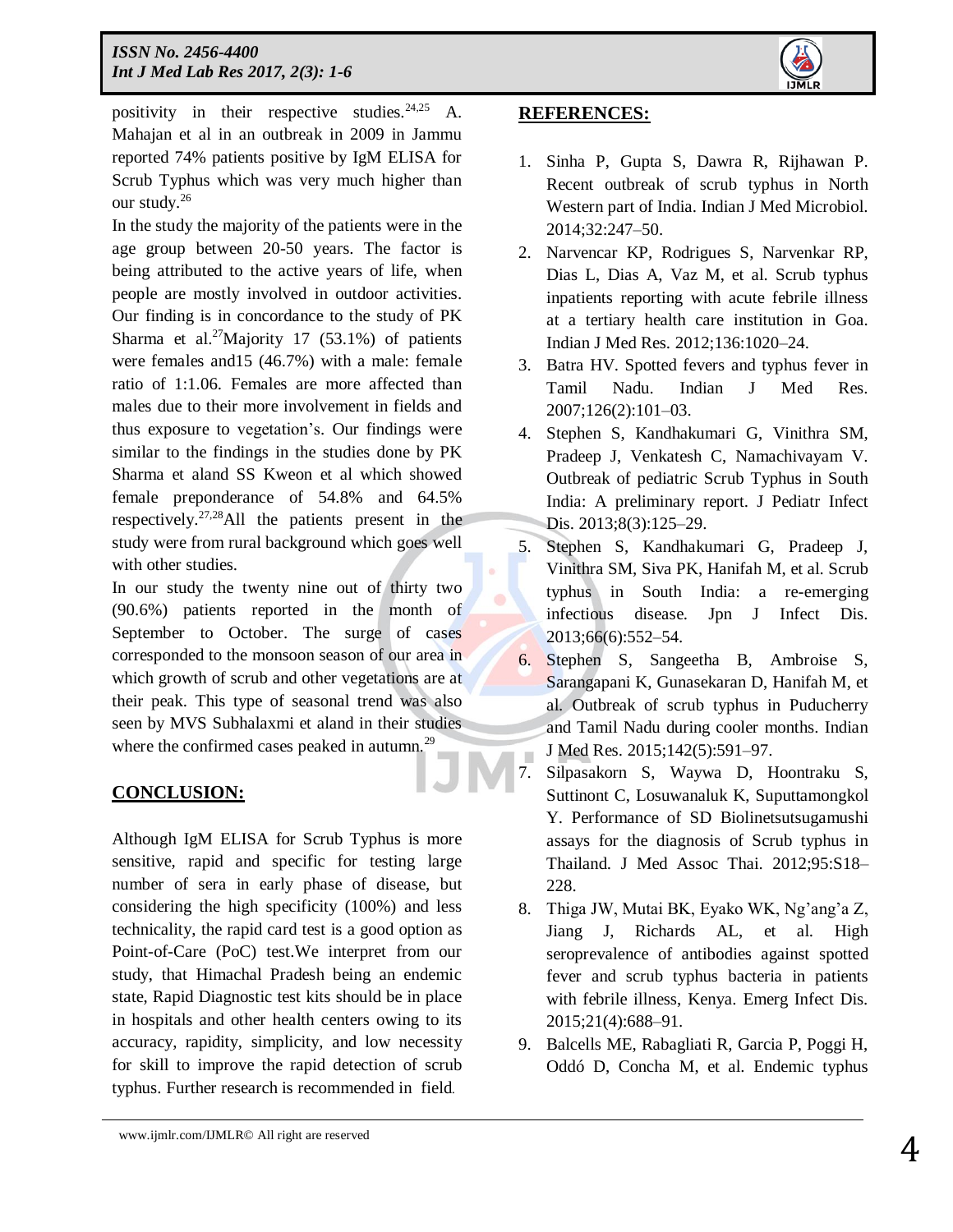

likeillness, Chile. Emerg Infect Dis. 2011;17(9):1659–63.

- 10. Izzard L, Fuller A, Blacksell SD, Paris DH, Richards AL, Aukkanit N, et al. Isolation of a novel *Orientia* species (O. chuto sp. nov.) sJClinMicrobiol. 2010;48(12):4404–09.
- 11. Munegowda K., Nanda S., Varma M., Bairy I., Vidyasagar S.(2014) A prospective study on distribution of eschar in patientssuspected of scrub typhus. Trop Doctor 44: 160–2.
- 12. Pradutkanchana J., Silpapojakul K., Paxton H., PradutkanchanaS., Kelly D.J., Strickman D. (1997) Comparative evaluation offour serodiagnostic tests for scrub typhus in Thailand. Trans RSoc Trop Med Hyg 91: 425– 8.
- 13. Dasch G.A., Halle S., Bourgeois A.L. (1979) Sensitive microplateenzyme-linked immunosorbent assay for detection of antibodiesagainst the scrub typhus rickettsia, Rickettsia tsutsugamushi. J.ClinMicrobiol 9: 38–48.
- 14. Crum J.W., Hanchalay S., Eamsila C. (1980) New paper enzymelinkedimmunosorbent technique compared withmicroimmunofluorescence for detection of human serumantibodies to Rickettsia tsutsugamushi. J ClinMicrobiol 11: 584–8.
- 15. Wongchotigul V., Waicharoen S., Riengrod S., Chimsumang S.,Rattanadakul J., Chinprasatsak S. (2005) Development andevaluation of a latex agglutination test for the rapid diagnosis ofscrub typhus. Southeast Asian J Trop Med Public Health 36:108–12.
- 16. Ching W.M., Rowland D., Zhang Z., Bourgeois A.L., Kelly D.,Dasch G.A., Devine P.L. (2001) Early diagnosis of scrub typhuswith a rapid flow assay using recombinant major outermembrane protein antigen (r56) of Orientiatsutsugamushi. ClinDiagn Lab Immunol 8: 409–14.
- 17. Gupta N, Chaudhry R, Thakur CK. Determination of cut-off of ELISA and immunofluorescence assay for scrub typhus. J

Global Infect Dis. 2016;8(3):97–9. [

- 18. Koraluru M, Bairy I, Varma M, Vidyasagar S. Diagnostic validation of selected serological tests for detecting scrub typhus. MicrobiolImmunol. 2015;59(7):371–74.
- 19. Blacksell SD, Lima C, Tanganuchitcharnchai A, Jintaworn S, Kantipong P, Richardsd AL, et al. Optimal cut-off and accuracy of an IgM ELISA for diagnosis of acute scrub typhus in northern Thailand: an alternative reference method to the IgM IFA. J. Clin. Microbiol. 2016;54(6):1472–78.
- 20. Kingston HWF, Blacksell SD, Tanganu chitcharnchai A, Laongnualpanich A, Basnyat B, Day NPJ, et al. Comparative Accuracy of the InBios Scrub Typhus Detect IgM Rapid Test for the Detection of IgM Antibodies by Using Conventional Serology. Clin Vaccine Immunol. 2015;22(10):1130–32.
- 21. Blacksell SD, Tanganuchitcharnchai A, Nawtaisong P, Kantipong P, Laongnualpanich A, Day NPJ, et al. Diagnostic accuracy of the InBios scrub typhus detect enzyme-linked immunoassay for the detection of IgM antibodies in northern Thailand. Clin Vaccine Immunol. 2016;23(2):148–54.
- 22. Sinha P, Gupta S, Dawra R, Rijhawan P. recent outbreak of scrub typhus in North Western part of India. Indian J Med Microbiol 2014; 32: 247-50.
- 23. Velmurugan A, Selvaraj S, Jothimani P,Sungman P, Seung-Han K, Young J K, et al.Serological Diagnosis of Acute Scrub Typhus in Southern India: Evaluation of InBios Scrub Typhus Detect IgM Rapid Test and Comparison with other Serological Tests. 2016 Nov; 10(11): 7–10.
- 24. Sinha P, Gupta S, Dawra R, Rijhawan P. recent outbreak of scrub typhus in North Western part of India. Indian J Med Microbiol 2014; 32: 247-50.
- 25. Narvencar KPS, Rodrigues S, Nevrekar RP, Dias L, Dias A.Scrub typhus in patients reporting with acute febrile illness at a tertiary